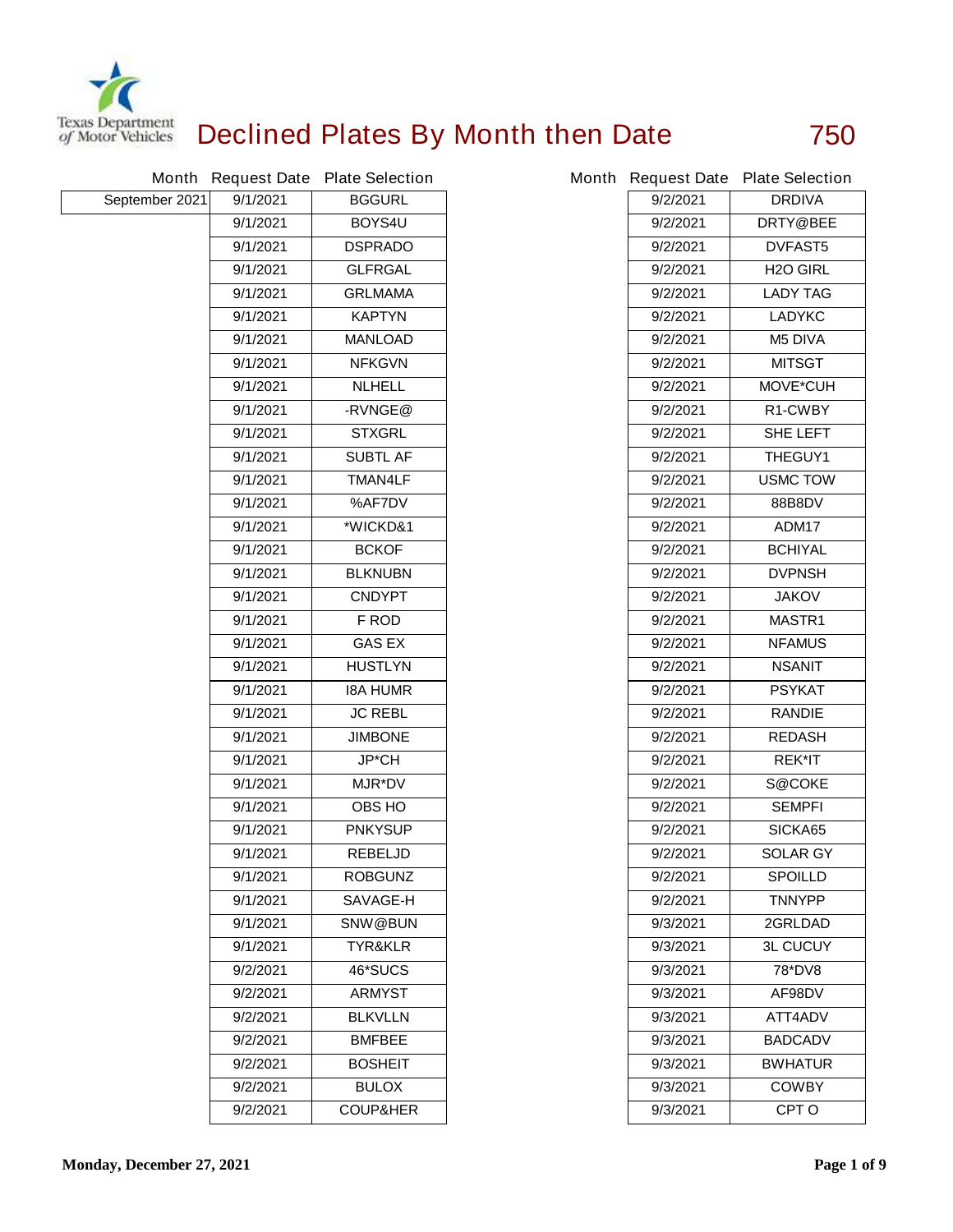|                |          | Month Request Date Plate Selection | <b>Month Request Date</b> | <b>Plate Selection</b> |
|----------------|----------|------------------------------------|---------------------------|------------------------|
| September 2021 | 9/3/2021 | <b>DADYSGL</b>                     | 9/7/2021                  | <b>I@HIM</b>           |
|                | 9/3/2021 | <b>DEATH-RO</b>                    | 9/7/2021                  | <b>KJN@NAVY</b>        |
|                | 9/3/2021 | DVMRN3                             | 9/7/2021                  | <b>LOGOMAN</b>         |
|                | 9/3/2021 | <b>GIRLD*D</b>                     | 9/7/2021                  | <b>LV RADRS</b>        |
|                | 9/3/2021 | HE11C4T                            | 9/7/2021                  | <b>OL*SRGE</b>         |
|                | 9/3/2021 | <b>HNDAGRL</b>                     | 9/7/2021                  | <b>ONE MAN</b>         |
|                | 9/3/2021 | <b>HUSTLLE</b>                     | 9/7/2021                  | <b>PHELONY</b>         |
|                | 9/3/2021 | <b>KILDOZR</b>                     | 9/7/2021                  | <b>ROPEMAN</b>         |
|                | 9/3/2021 | <b>KJUNMAN</b>                     | 9/7/2021                  | <b>SGTROK</b>          |
|                | 9/3/2021 | PRJDV1                             | 9/7/2021                  | SXYAF50                |
|                | 9/3/2021 | <b>RV@69</b>                       | 9/7/2021                  | <b>KJNBABY</b>         |
|                | 9/3/2021 | <b>TOXXICO</b>                     | 9/7/2021                  | @HEERS@                |
|                | 9/3/2021 | %DVNMM                             | 9/7/2021                  | 1B4CHF                 |
|                | 9/3/2021 | <b>BODMAN</b>                      | 9/7/2021                  | 57 CHIC                |
|                | 9/3/2021 | <b>CRYLIB</b>                      | 9/7/2021                  | <b>AH CHET</b>         |
|                | 9/3/2021 | <b>DJTJFK</b>                      | 9/7/2021                  | <b>BIGDBBQ</b>         |
|                | 9/3/2021 | FD 284                             | 9/7/2021                  | <b>BLKDVL</b>          |
|                | 9/3/2021 | <b>GO ONGET</b>                    | 9/7/2021                  | D*BEA5T                |
|                | 9/3/2021 | GOT1OFD                            | 9/7/2021                  | <b>EL*BEAST</b>        |
|                | 9/3/2021 | <b>LACATAC</b>                     | 9/7/2021                  | <b>GINJA</b>           |
|                | 9/3/2021 | <b>LCHOPOH</b>                     | 9/7/2021                  | H3GON3                 |
|                | 9/3/2021 | <b>M1GUNR</b>                      | 9/7/2021                  | H3GOTUS                |
|                | 9/3/2021 | <b>MANREEM</b>                     | 9/7/2021                  | <b>HOOKMKS</b>         |
|                | 9/3/2021 | <b>POISOND</b>                     | 9/7/2021                  | <b>HRMONAL</b>         |
|                | 9/3/2021 | <b>S&amp;SNACH</b>                 | 9/7/2021                  | <b>I@CUGRS</b>         |
|                | 9/3/2021 | <b>THAOHO</b>                      | 9/7/2021                  | <b>LIL EASY</b>        |
|                | 9/3/2021 | <b>TIG BITS</b>                    | 9/7/2021                  | <b>MADHEN1</b>         |
|                | 9/3/2021 | <b>V8THIS</b>                      | 9/7/2021                  | <b>NAVFLY</b>          |
|                | 9/7/2021 | <b>4DCHIEF</b>                     | 9/7/2021                  | <b>NO MASKS</b>        |
|                | 9/7/2021 | 4U2*HATE                           | 9/7/2021                  | <b>OHNO-COP</b>        |
|                | 9/7/2021 | 64 MAFIA                           | 9/7/2021                  | <b>PTYBLK</b>          |
|                | 9/7/2021 | <b>AQUMAN</b>                      | 9/7/2021                  | <b>SNO-WT</b>          |
|                | 9/7/2021 | <b>B@UGIE</b>                      | 9/7/2021                  | SP33DNG                |
|                | 9/7/2021 | <b>BLKAF</b>                       | 9/7/2021                  | <b>TOWGUNR</b>         |
|                | 9/7/2021 | <b>BT ARMY1</b>                    | 9/7/2021                  | <b>TRIP EM</b>         |
|                | 9/7/2021 | <b>COL315</b>                      | 9/7/2021                  | <b>TRX EATR</b>        |
|                | 9/7/2021 | <b>CRZYMF</b>                      | 9/7/2021                  | <b>TWISTD H</b>        |
|                | 9/7/2021 | <b>DUDEABD</b>                     | 9/7/2021                  | <b>VENMC6</b>          |
|                | 9/7/2021 | <b>FEM FTLE</b>                    | 9/7/2021                  | YOU*THOT               |
|                | 9/7/2021 | <b>FUCK3M</b>                      | 9/7/2021                  | <b>METH1</b>           |
|                | 9/7/2021 | <b>FUHRMAN</b>                     | 9/8/2021                  | %NVYKDV                |
|                | 9/7/2021 | <b>HELBOY 1</b>                    | 9/8/2021                  | <b>5H1T8X</b>          |
|                | 9/7/2021 | <b>HER 78</b>                      | 9/8/2021                  | <b>BDNSKS</b>          |
|                | 9/7/2021 | <b>HIS 98</b>                      | 9/8/2021                  | <b>DCBOYZ</b>          |
|                | 9/7/2021 | <b>HLNASS 5</b>                    | 9/8/2021                  | DV*RRD                 |
|                |          |                                    |                           |                        |

| 9/7/2021<br>I@HIM<br>9/7/2021<br>KJN@NAVY<br>9/7/2021<br><b>LOGOMAN</b><br><b>LV RADRS</b><br>9/7/2021<br>9/7/2021<br><b>OL*SRGE</b><br>9/7/2021<br>ONE MAN<br>9/7/2021<br><b>PHELONY</b><br>9/7/2021<br><b>ROPEMAN</b><br>9/7/2021<br><b>SGTROK</b><br>9/7/2021<br>SXYAF50<br>9/7/2021<br>KJNBABY<br>@HEERS@<br>9/7/2021<br><b>1B4CHF</b><br>9/7/2021<br>57 CHIC<br>9/7/2021<br>9/7/2021<br>AH CHET<br><b>BIGDBBQ</b><br>9/7/2021<br><b>BLKDVL</b><br>9/7/2021<br>D*BEA5T<br>9/7/2021<br>9/7/2021<br><b>EL*BEAST</b><br>9/7/2021<br><b>GINJA</b><br>9/7/2021<br>H3GON3<br><b>H3GOTUS</b><br>9/7/2021<br>9/7/2021<br><b>HOOKMKS</b><br><b>HRMONAL</b><br>9/7/2021<br><b>I@CUGRS</b><br>9/7/2021<br><b>LIL EASY</b><br>9/7/2021<br>9/7/2021<br><b>MADHEN1</b><br><b>NAVFLY</b><br>9/7/2021<br><b>NO MASKS</b><br>9/7/2021<br><b>OHNO-COP</b><br>9/7/2021<br><b>PTYBLK</b><br>9/7/2021<br><b>SNO-WT</b><br>9/7/2021<br><b>SP33DNG</b><br>9/7/2021<br><b>TOWGUNR</b><br>9/7/2021<br><b>TRIP EM</b><br>9/7/2021<br><b>TRX EATR</b><br>9/7/2021<br>TWISTD H<br>9/7/2021<br><b>VENMC6</b><br>9/7/2021<br>ΥΟU*ΤΗΟΤ<br>9/7/2021<br>9/7/2021<br><b>METH1</b><br>%NVYKDV<br>9/8/2021<br>5H1T8X<br>9/8/2021<br><b>BDNSKS</b><br>9/8/2021<br>9/8/2021<br><b>DCBOYZ</b><br><b>DV*RRD</b><br>9/8/2021 | <b>Request Date Plate Selection</b> |
|-----------------------------------------------------------------------------------------------------------------------------------------------------------------------------------------------------------------------------------------------------------------------------------------------------------------------------------------------------------------------------------------------------------------------------------------------------------------------------------------------------------------------------------------------------------------------------------------------------------------------------------------------------------------------------------------------------------------------------------------------------------------------------------------------------------------------------------------------------------------------------------------------------------------------------------------------------------------------------------------------------------------------------------------------------------------------------------------------------------------------------------------------------------------------------------------------------------------------------------------------------------------------------------------|-------------------------------------|
|                                                                                                                                                                                                                                                                                                                                                                                                                                                                                                                                                                                                                                                                                                                                                                                                                                                                                                                                                                                                                                                                                                                                                                                                                                                                                         |                                     |
|                                                                                                                                                                                                                                                                                                                                                                                                                                                                                                                                                                                                                                                                                                                                                                                                                                                                                                                                                                                                                                                                                                                                                                                                                                                                                         |                                     |
|                                                                                                                                                                                                                                                                                                                                                                                                                                                                                                                                                                                                                                                                                                                                                                                                                                                                                                                                                                                                                                                                                                                                                                                                                                                                                         |                                     |
|                                                                                                                                                                                                                                                                                                                                                                                                                                                                                                                                                                                                                                                                                                                                                                                                                                                                                                                                                                                                                                                                                                                                                                                                                                                                                         |                                     |
|                                                                                                                                                                                                                                                                                                                                                                                                                                                                                                                                                                                                                                                                                                                                                                                                                                                                                                                                                                                                                                                                                                                                                                                                                                                                                         |                                     |
|                                                                                                                                                                                                                                                                                                                                                                                                                                                                                                                                                                                                                                                                                                                                                                                                                                                                                                                                                                                                                                                                                                                                                                                                                                                                                         |                                     |
|                                                                                                                                                                                                                                                                                                                                                                                                                                                                                                                                                                                                                                                                                                                                                                                                                                                                                                                                                                                                                                                                                                                                                                                                                                                                                         |                                     |
|                                                                                                                                                                                                                                                                                                                                                                                                                                                                                                                                                                                                                                                                                                                                                                                                                                                                                                                                                                                                                                                                                                                                                                                                                                                                                         |                                     |
|                                                                                                                                                                                                                                                                                                                                                                                                                                                                                                                                                                                                                                                                                                                                                                                                                                                                                                                                                                                                                                                                                                                                                                                                                                                                                         |                                     |
|                                                                                                                                                                                                                                                                                                                                                                                                                                                                                                                                                                                                                                                                                                                                                                                                                                                                                                                                                                                                                                                                                                                                                                                                                                                                                         |                                     |
|                                                                                                                                                                                                                                                                                                                                                                                                                                                                                                                                                                                                                                                                                                                                                                                                                                                                                                                                                                                                                                                                                                                                                                                                                                                                                         |                                     |
|                                                                                                                                                                                                                                                                                                                                                                                                                                                                                                                                                                                                                                                                                                                                                                                                                                                                                                                                                                                                                                                                                                                                                                                                                                                                                         |                                     |
|                                                                                                                                                                                                                                                                                                                                                                                                                                                                                                                                                                                                                                                                                                                                                                                                                                                                                                                                                                                                                                                                                                                                                                                                                                                                                         |                                     |
|                                                                                                                                                                                                                                                                                                                                                                                                                                                                                                                                                                                                                                                                                                                                                                                                                                                                                                                                                                                                                                                                                                                                                                                                                                                                                         |                                     |
|                                                                                                                                                                                                                                                                                                                                                                                                                                                                                                                                                                                                                                                                                                                                                                                                                                                                                                                                                                                                                                                                                                                                                                                                                                                                                         |                                     |
|                                                                                                                                                                                                                                                                                                                                                                                                                                                                                                                                                                                                                                                                                                                                                                                                                                                                                                                                                                                                                                                                                                                                                                                                                                                                                         |                                     |
|                                                                                                                                                                                                                                                                                                                                                                                                                                                                                                                                                                                                                                                                                                                                                                                                                                                                                                                                                                                                                                                                                                                                                                                                                                                                                         |                                     |
|                                                                                                                                                                                                                                                                                                                                                                                                                                                                                                                                                                                                                                                                                                                                                                                                                                                                                                                                                                                                                                                                                                                                                                                                                                                                                         |                                     |
|                                                                                                                                                                                                                                                                                                                                                                                                                                                                                                                                                                                                                                                                                                                                                                                                                                                                                                                                                                                                                                                                                                                                                                                                                                                                                         |                                     |
|                                                                                                                                                                                                                                                                                                                                                                                                                                                                                                                                                                                                                                                                                                                                                                                                                                                                                                                                                                                                                                                                                                                                                                                                                                                                                         |                                     |
|                                                                                                                                                                                                                                                                                                                                                                                                                                                                                                                                                                                                                                                                                                                                                                                                                                                                                                                                                                                                                                                                                                                                                                                                                                                                                         |                                     |
|                                                                                                                                                                                                                                                                                                                                                                                                                                                                                                                                                                                                                                                                                                                                                                                                                                                                                                                                                                                                                                                                                                                                                                                                                                                                                         |                                     |
|                                                                                                                                                                                                                                                                                                                                                                                                                                                                                                                                                                                                                                                                                                                                                                                                                                                                                                                                                                                                                                                                                                                                                                                                                                                                                         |                                     |
|                                                                                                                                                                                                                                                                                                                                                                                                                                                                                                                                                                                                                                                                                                                                                                                                                                                                                                                                                                                                                                                                                                                                                                                                                                                                                         |                                     |
|                                                                                                                                                                                                                                                                                                                                                                                                                                                                                                                                                                                                                                                                                                                                                                                                                                                                                                                                                                                                                                                                                                                                                                                                                                                                                         |                                     |
|                                                                                                                                                                                                                                                                                                                                                                                                                                                                                                                                                                                                                                                                                                                                                                                                                                                                                                                                                                                                                                                                                                                                                                                                                                                                                         |                                     |
|                                                                                                                                                                                                                                                                                                                                                                                                                                                                                                                                                                                                                                                                                                                                                                                                                                                                                                                                                                                                                                                                                                                                                                                                                                                                                         |                                     |
|                                                                                                                                                                                                                                                                                                                                                                                                                                                                                                                                                                                                                                                                                                                                                                                                                                                                                                                                                                                                                                                                                                                                                                                                                                                                                         |                                     |
|                                                                                                                                                                                                                                                                                                                                                                                                                                                                                                                                                                                                                                                                                                                                                                                                                                                                                                                                                                                                                                                                                                                                                                                                                                                                                         |                                     |
|                                                                                                                                                                                                                                                                                                                                                                                                                                                                                                                                                                                                                                                                                                                                                                                                                                                                                                                                                                                                                                                                                                                                                                                                                                                                                         |                                     |
|                                                                                                                                                                                                                                                                                                                                                                                                                                                                                                                                                                                                                                                                                                                                                                                                                                                                                                                                                                                                                                                                                                                                                                                                                                                                                         |                                     |
|                                                                                                                                                                                                                                                                                                                                                                                                                                                                                                                                                                                                                                                                                                                                                                                                                                                                                                                                                                                                                                                                                                                                                                                                                                                                                         |                                     |
|                                                                                                                                                                                                                                                                                                                                                                                                                                                                                                                                                                                                                                                                                                                                                                                                                                                                                                                                                                                                                                                                                                                                                                                                                                                                                         |                                     |
|                                                                                                                                                                                                                                                                                                                                                                                                                                                                                                                                                                                                                                                                                                                                                                                                                                                                                                                                                                                                                                                                                                                                                                                                                                                                                         |                                     |
|                                                                                                                                                                                                                                                                                                                                                                                                                                                                                                                                                                                                                                                                                                                                                                                                                                                                                                                                                                                                                                                                                                                                                                                                                                                                                         |                                     |
|                                                                                                                                                                                                                                                                                                                                                                                                                                                                                                                                                                                                                                                                                                                                                                                                                                                                                                                                                                                                                                                                                                                                                                                                                                                                                         |                                     |
|                                                                                                                                                                                                                                                                                                                                                                                                                                                                                                                                                                                                                                                                                                                                                                                                                                                                                                                                                                                                                                                                                                                                                                                                                                                                                         |                                     |
|                                                                                                                                                                                                                                                                                                                                                                                                                                                                                                                                                                                                                                                                                                                                                                                                                                                                                                                                                                                                                                                                                                                                                                                                                                                                                         |                                     |
|                                                                                                                                                                                                                                                                                                                                                                                                                                                                                                                                                                                                                                                                                                                                                                                                                                                                                                                                                                                                                                                                                                                                                                                                                                                                                         |                                     |
|                                                                                                                                                                                                                                                                                                                                                                                                                                                                                                                                                                                                                                                                                                                                                                                                                                                                                                                                                                                                                                                                                                                                                                                                                                                                                         |                                     |
|                                                                                                                                                                                                                                                                                                                                                                                                                                                                                                                                                                                                                                                                                                                                                                                                                                                                                                                                                                                                                                                                                                                                                                                                                                                                                         |                                     |
|                                                                                                                                                                                                                                                                                                                                                                                                                                                                                                                                                                                                                                                                                                                                                                                                                                                                                                                                                                                                                                                                                                                                                                                                                                                                                         |                                     |
|                                                                                                                                                                                                                                                                                                                                                                                                                                                                                                                                                                                                                                                                                                                                                                                                                                                                                                                                                                                                                                                                                                                                                                                                                                                                                         |                                     |
|                                                                                                                                                                                                                                                                                                                                                                                                                                                                                                                                                                                                                                                                                                                                                                                                                                                                                                                                                                                                                                                                                                                                                                                                                                                                                         |                                     |
|                                                                                                                                                                                                                                                                                                                                                                                                                                                                                                                                                                                                                                                                                                                                                                                                                                                                                                                                                                                                                                                                                                                                                                                                                                                                                         |                                     |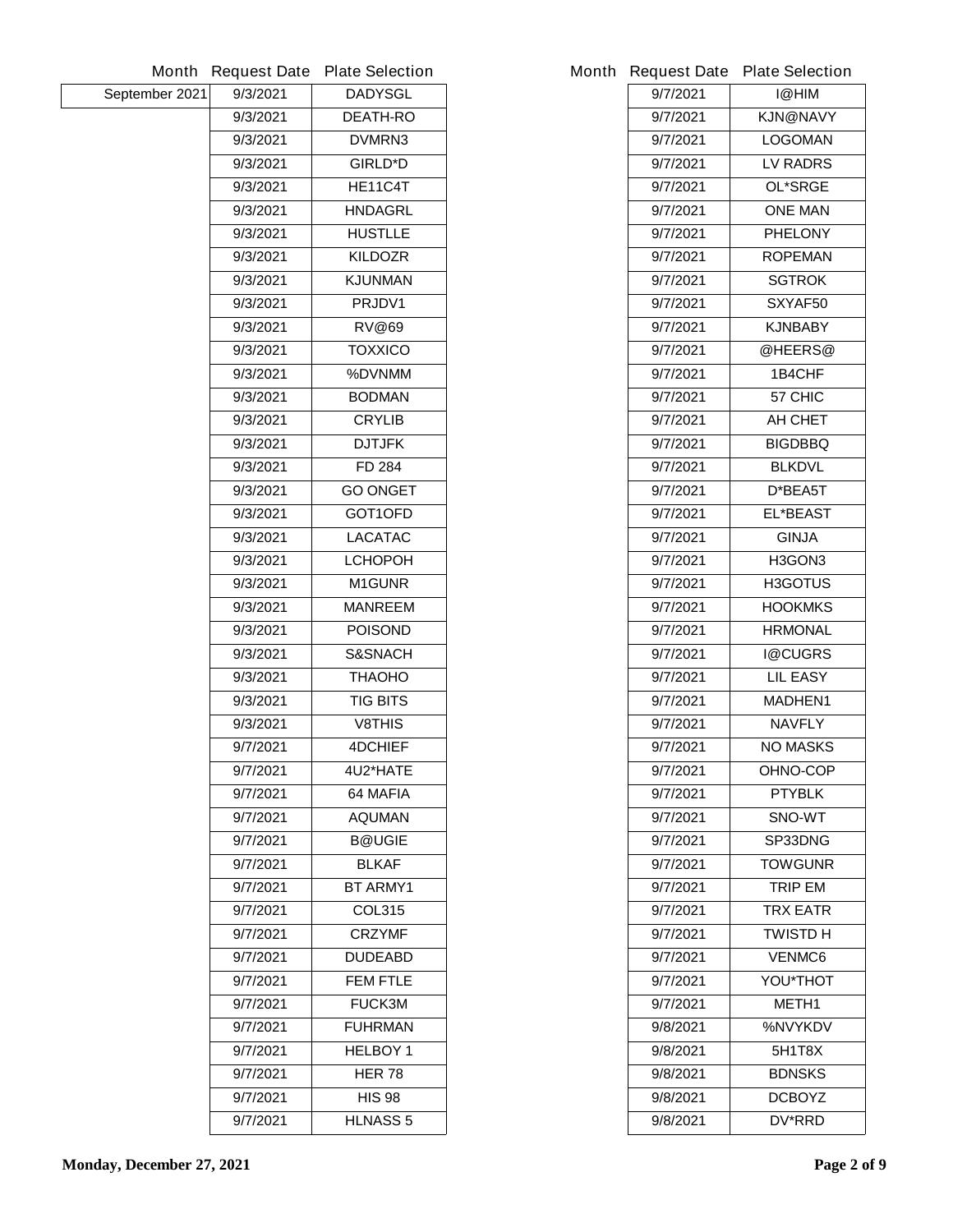|                |          | Month Request Date Plate Selection |           | Month Request Date Plate Selection |
|----------------|----------|------------------------------------|-----------|------------------------------------|
| September 2021 | 9/8/2021 | <b>DVNOBL</b>                      | 9/9/2021  | <b>PLMCRZ</b>                      |
|                | 9/8/2021 | <b>DVRED6</b>                      | 9/9/2021  | <b>SKEEF</b>                       |
|                | 9/8/2021 | <b>EPA LOLZ</b>                    | 9/9/2021  | <b>TNTO</b>                        |
|                | 9/8/2021 | <b>ETX*GRL</b>                     | 9/9/2021  | <b>TOW@HOE</b>                     |
|                | 9/8/2021 | GIRL&SCT                           | 9/9/2021  | <b>TRD BIRD</b>                    |
|                | 9/8/2021 | <b>HELLAL8</b>                     | 9/9/2021  | TT@4MI                             |
|                | 9/8/2021 | <b>ICUTYOU</b>                     | 9/9/2021  | <b>WDOW@BLK</b>                    |
|                | 9/8/2021 | <b>JOESUX</b>                      | 9/13/2021 | 1@DIVA                             |
|                | 9/8/2021 | <b>MRAUDR</b>                      | 9/13/2021 | 4MAH8RS                            |
|                | 9/8/2021 | <b>TXHUSSY</b>                     | 9/13/2021 | <b>BIH STFU</b>                    |
|                | 9/8/2021 | USMC67                             | 9/13/2021 | BOO6ER                             |
|                | 9/8/2021 | <b>WVF*DV</b>                      | 9/13/2021 | <b>BYE*GUYZ</b>                    |
|                | 9/8/2021 | *BUTCH&1                           | 9/13/2021 | <b>CPTBIL</b>                      |
|                | 9/8/2021 | 1COCHO                             | 9/13/2021 | <b>DRTGRL</b>                      |
|                | 9/8/2021 | 64USNA                             | 9/13/2021 | <b>DUBBMAN</b>                     |
|                | 9/8/2021 | <b>AMBUSH</b>                      | 9/13/2021 | <b>F RACISM</b>                    |
|                | 9/8/2021 | <b>DRCRPL</b>                      | 9/13/2021 | <b>FKDMKDS</b>                     |
|                | 9/8/2021 | <b>DUIN*IT</b>                     | 9/13/2021 | G3T*HI                             |
|                | 9/8/2021 | <b>GETSWET</b>                     | 9/13/2021 | <b>GREEDV</b>                      |
|                | 9/8/2021 | <b>GOGET</b>                       | 9/13/2021 | <b>HANG 046</b>                    |
|                | 9/8/2021 | <b>OG 187</b>                      | 9/13/2021 | <b>HER RVR</b>                     |
|                | 9/8/2021 | <b>PATTAX</b>                      | 9/13/2021 | <b>HIS RVR</b>                     |
|                | 9/8/2021 | <b>SI SUX</b>                      | 9/13/2021 | <b>HM CHIEF</b>                    |
|                | 9/8/2021 | TRIPP3                             | 9/13/2021 | HO.S&MAD                           |
|                | 9/8/2021 | <b>WTRSH</b>                       | 9/13/2021 | <b>MSGT G</b>                      |
|                | 9/8/2021 | YANK <sub>1</sub>                  | 9/13/2021 | <b>REV69</b>                       |
|                | 9/8/2021 | Z4 CHIC                            | 9/13/2021 | <b>SHE*HULK</b>                    |
|                | 9/9/2021 | 75NAVY                             | 9/13/2021 | SHEE10                             |
|                | 9/9/2021 | <b>EL*KIKE</b>                     | 9/13/2021 | <b>SLOMANN</b>                     |
|                | 9/9/2021 | <b>LIL DIVA</b>                    | 9/13/2021 | <b>T CHIEF</b>                     |
|                | 9/9/2021 | <b>LN1USN</b>                      | 9/13/2021 | T0X1KKA                            |
|                | 9/9/2021 | <b>MCKWTF</b>                      | 9/13/2021 | <b>WHT&amp;DA&amp;F</b>            |
|                | 9/9/2021 | <b>MISS@HER</b>                    | 9/13/2021 | @NVJ@                              |
|                | 9/9/2021 | <b>MY GUY</b>                      | 9/13/2021 | 2SLW4US                            |
|                | 9/9/2021 | SH3GO                              | 9/13/2021 | 7.H0E                              |
|                | 9/9/2021 | <b>STOCK AF</b>                    | 9/13/2021 | AYGU3Y                             |
|                | 9/9/2021 | 21NDN                              | 9/13/2021 | <b>B TRIPIN</b>                    |
|                | 9/9/2021 | <b>CWBZRN</b>                      | 9/13/2021 | <b>BADLEXX</b>                     |
|                | 9/9/2021 | <b>FIST63</b>                      | 9/13/2021 | <b>CHIKA</b>                       |
|                | 9/9/2021 | IHTPP1                             | 9/13/2021 | <b>D*BOSSB</b>                     |
|                | 9/9/2021 | <b>JLYNCH</b>                      | 9/13/2021 | <b>DPLOMAT</b>                     |
|                | 9/9/2021 | K00K33                             | 9/13/2021 | HOT@MS23                           |
|                | 9/9/2021 | <b>KYOTE</b>                       | 9/13/2021 | <b>I8ASVT</b>                      |
|                | 9/9/2021 | <b>LACREME</b>                     | 9/13/2021 | <b>KOYOTE</b>                      |
|                | 9/9/2021 | <b>OLD BAT</b>                     | 9/13/2021 | <b>LOTBS</b>                       |
|                |          |                                    |           |                                    |

| 9/9/2021  | <b>PLMCRZ</b>   |
|-----------|-----------------|
| 9/9/2021  | SKEEF           |
| 9/9/2021  | <b>TNTO</b>     |
| 9/9/2021  | <b>TOW@HOE</b>  |
| 9/9/2021  | TRD BIRD        |
| 9/9/2021  | TT@4MI          |
| 9/9/2021  | <b>WDOW@BLK</b> |
| 9/13/2021 | 1@DIVA          |
| 9/13/2021 | <b>4MAH8RS</b>  |
| 9/13/2021 | <b>BIH STFU</b> |
| 9/13/2021 | <b>BOO6ER</b>   |
| 9/13/2021 | <b>BYE*GUYZ</b> |
| 9/13/2021 | <b>CPTBIL</b>   |
| 9/13/2021 | <b>DRTGRL</b>   |
| 9/13/2021 | <b>DUBBMAN</b>  |
| 9/13/2021 | <b>F RACISM</b> |
| 9/13/2021 | <b>FKDMKDS</b>  |
| 9/13/2021 | G3T*HI          |
| 9/13/2021 | <b>GREEDV</b>   |
| 9/13/2021 | <b>HANG 046</b> |
| 9/13/2021 | <b>HER RVR</b>  |
| 9/13/2021 | HIS RVR         |
| 9/13/2021 | <b>HM CHIEF</b> |
| 9/13/2021 | HO.S&MAD        |
| 9/13/2021 | <b>MSGT G</b>   |
| 9/13/2021 | REV69           |
| 9/13/2021 | <b>SHE*HULK</b> |
| 9/13/2021 | <b>SHEE10</b>   |
| 9/13/2021 | <b>SLOMANN</b>  |
| 9/13/2021 | T CHIEF         |
| 9/13/2021 | T0X1KKA         |
| 9/13/2021 | WHT&DA&F        |
| 9/13/2021 | @NVJ@           |
| 9/13/2021 | <b>2SLW4US</b>  |
| 9/13/2021 | 7.H0E           |
| 9/13/2021 | AYGU3Y          |
| 9/13/2021 | <b>B TRIPIN</b> |
| 9/13/2021 | <b>BADLEXX</b>  |
| 9/13/2021 | <b>CHIKA</b>    |
| 9/13/2021 | <b>D*BOSSB</b>  |
| 9/13/2021 | DPLOMAT         |
| 9/13/2021 | <b>HOT@MS23</b> |
| 9/13/2021 | <b>I8ASVT</b>   |
| 9/13/2021 | <b>KOYOTE</b>   |
| 9/13/2021 | LOTBS           |
|           |                 |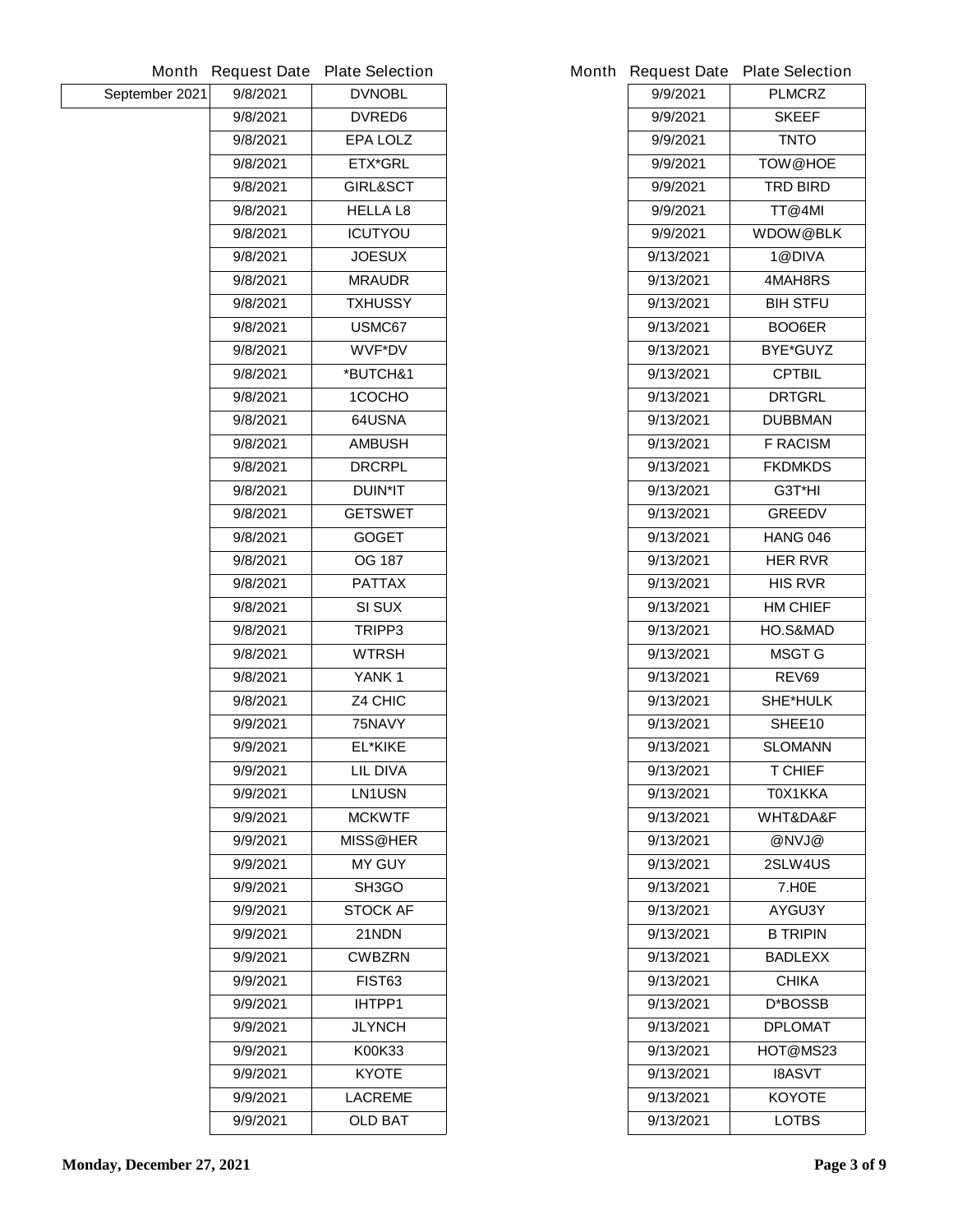| Month<br><b>Plate Selection</b><br><b>Request Date</b> |  |
|--------------------------------------------------------|--|
| September 2021<br>9/13/2021<br><b>LVFD</b>             |  |
| 9/13/2021<br><b>MINTAL</b>                             |  |
| 9/13/2021<br><b>NSRNDR</b>                             |  |
| 9/13/2021<br>OV3RW8                                    |  |
| 9/13/2021<br><b>R@KDFD</b>                             |  |
| 9/13/2021<br><b>ROJO69</b>                             |  |
| 9/13/2021<br><b>RONA1</b>                              |  |
| 9/13/2021<br><b>SCOURGE</b>                            |  |
| 9/13/2021<br><b>SISSY 66</b>                           |  |
| 9/13/2021<br><b>WRECKOR</b>                            |  |
| 9/13/2021<br><b>XICANO</b>                             |  |
| 9/13/2021<br>YOULO5T                                   |  |
| 9/14/2021<br><b>BOUGIEB</b>                            |  |
| 9/14/2021<br>DIVA4L                                    |  |
| 9/14/2021<br><b>DON@DIVA</b>                           |  |
| 9/14/2021<br><b>MF H&amp;CAT</b>                       |  |
| 9/14/2021<br><b>SIXX@GRL</b>                           |  |
| 9/14/2021<br><b>1ST DGRE</b>                           |  |
| 9/14/2021<br>BLCK.0P5                                  |  |
| 9/14/2021<br><b>BOUGHE</b>                             |  |
| 9/14/2021<br>CRZE88                                    |  |
| 9/14/2021<br><b>DRTHR8R</b>                            |  |
| 9/14/2021<br>F4PTM                                     |  |
| 9/14/2021<br><b>FYEXCUS</b>                            |  |
| 9/14/2021<br><b>ICE9DV</b>                             |  |
| 9/14/2021<br><b>NARKY</b>                              |  |
| <b>NO VAX</b><br>9/14/2021                             |  |
| QU33N@B1<br>9/14/2021                                  |  |
| 9/14/2021<br><b>RD BOTMS</b>                           |  |
| 9/14/2021<br>SH3-R4                                    |  |
| 9/15/2021<br>03DVL11                                   |  |
| 9/15/2021<br>1MEAN69                                   |  |
| 9/15/2021<br><b>ARE UWET</b>                           |  |
| 9/15/2021<br>AZZ&KIKN                                  |  |
| 9/15/2021<br><b>BMF*12</b>                             |  |
| 9/15/2021<br><b>BTXGRL</b>                             |  |
| 9/15/2021<br><b>DAMHAIL</b>                            |  |
| 9/15/2021<br><b>DVAFDS</b>                             |  |
| 9/15/2021<br><b>DVFOXS</b>                             |  |
| 9/15/2021<br>E5CLADY                                   |  |
| 9/15/2021<br><b>GUDGUYS</b>                            |  |
| 9/15/2021<br><b>JUDGE99</b>                            |  |
| 9/15/2021<br>LDY BLDR                                  |  |
| 9/15/2021<br><b>LDYDTH</b>                             |  |
|                                                        |  |

|           | Month Request Date Plate Selection |
|-----------|------------------------------------|
| 9/15/2021 | <b>MC SGT</b>                      |
| 9/15/2021 | <b>MC VET</b>                      |
| 9/15/2021 | <b>TX*KILLR</b>                    |
| 9/15/2021 | <b>TXRHINO</b>                     |
| 9/15/2021 | YA W3Y                             |
| 9/15/2021 | 2DAPLUG                            |
| 9/15/2021 | 4KIA                               |
| 9/15/2021 | 68PLUS1                            |
| 9/15/2021 | 76MULE                             |
| 9/15/2021 | <b>BU11RUN</b>                     |
| 9/15/2021 | <b>DIDLE</b>                       |
| 9/15/2021 | <b>DV-TFC</b>                      |
| 9/15/2021 | FTP*                               |
| 9/15/2021 | <b>GDFTHR</b>                      |
| 9/15/2021 | HOST1L3                            |
| 9/15/2021 | <b>IACHIC</b>                      |
| 9/15/2021 | L1GM4                              |
| 9/15/2021 | <b>LUCKY M3</b>                    |
| 9/15/2021 | <b>MANRIK</b>                      |
| 9/15/2021 | <b>NECIO1</b>                      |
| 9/15/2021 | <b>NORAD</b>                       |
| 9/15/2021 | <b>PJKILL</b>                      |
| 9/15/2021 | <b>R&amp;WAR</b>                   |
| 9/15/2021 | <b>RINO&amp;S</b>                  |
| 9/15/2021 | <b>ROLLIN E</b>                    |
| 9/16/2021 | @MYGIR@                            |
| 9/16/2021 | C4@BOYS                            |
| 9/16/2021 | <b>CMNDRDT</b>                     |
| 9/16/2021 | <b>FBI-69</b>                      |
| 9/16/2021 | <b>FBIUSA</b>                      |
| 9/16/2021 | <b>GLAMAAF</b>                     |
| 9/16/2021 | HELLL YA                           |
| 9/16/2021 | <b>LAZYF</b>                       |
| 9/16/2021 | <b>DMFB-1</b>                      |
| 9/16/2021 | <b>BUTEE</b>                       |
| 9/16/2021 | 1 SCAT B                           |
| 9/16/2021 | 824NBYZ                            |
| 9/16/2021 | A DEADHD                           |
| 9/16/2021 | <b>BL@NDIE</b>                     |
| 9/16/2021 | <b>BTLFRK</b>                      |
| 9/16/2021 | <b>CMBTVT</b>                      |
| 9/16/2021 | CUM&INS                            |
| 9/16/2021 | <b>DVSSGP</b>                      |
| 9/16/2021 | <b>GOOOCH</b>                      |
| 9/16/2021 | <b>HOHO*1</b>                      |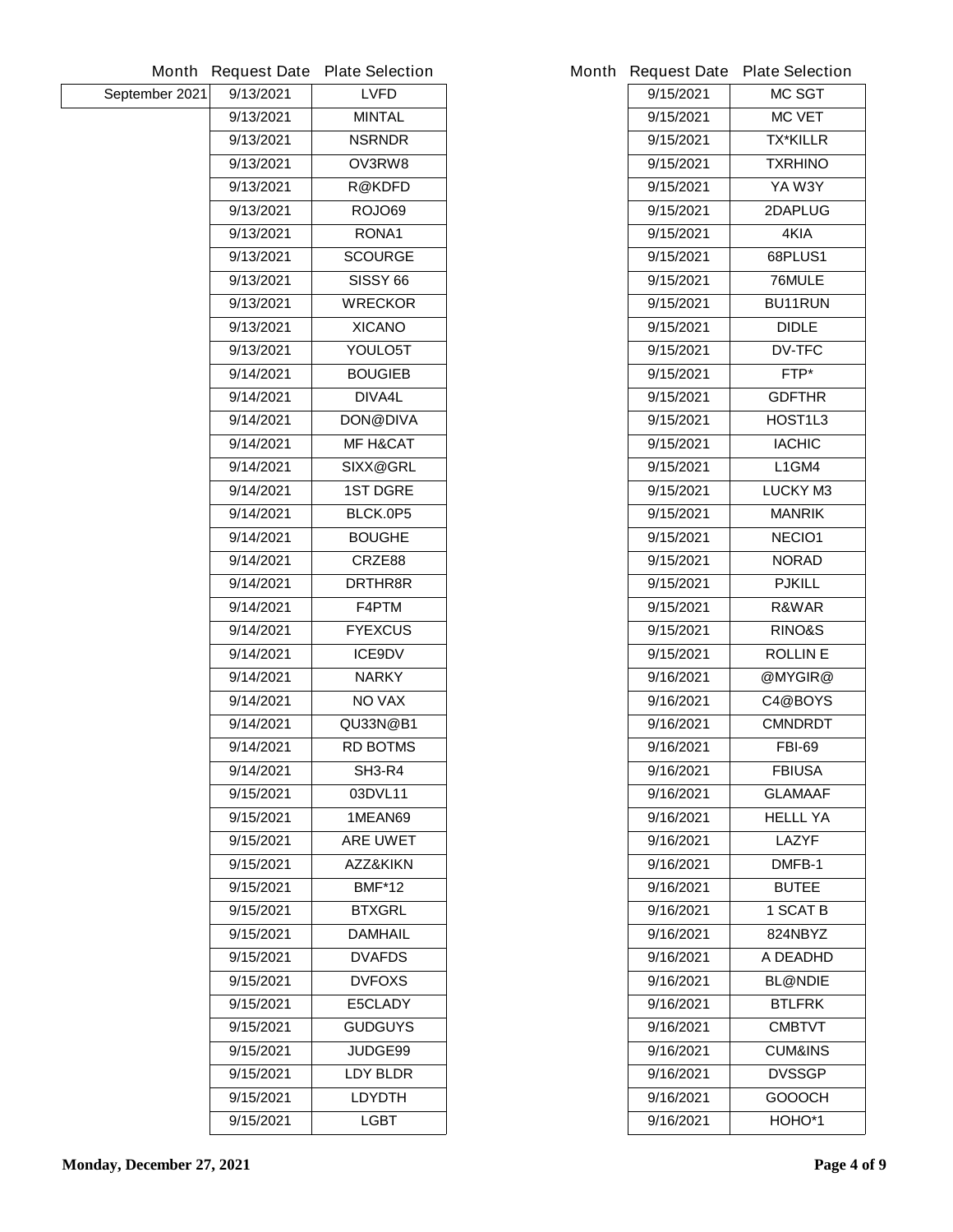|                | <b>Month Request Date</b> | <b>Plate Selection</b> | <b>Month Request Date</b> | <b>Plate Selection</b> |
|----------------|---------------------------|------------------------|---------------------------|------------------------|
| September 2021 | 9/16/2021                 | <b>LOOSER</b>          | 9/17/2021                 | <b>RUDBWOY</b>         |
|                | 9/16/2021                 | OIF*LEO                | 9/17/2021                 | <b>SGN*LDY</b>         |
|                | 9/16/2021                 | <b>RHINOO</b>          | 9/17/2021                 | SHORTY3                |
|                | 9/16/2021                 | <b>THX KK</b>          | 9/17/2021                 | SMOKIN1                |
|                | 9/16/2021                 | <b>TX*CUCUY</b>        | 9/17/2021                 | <b>TURKO</b>           |
|                | 9/16/2021                 | <b>UMADYET</b>         | 9/17/2021                 | <b>U5CARED</b>         |
|                | 9/16/2021                 | <b>XTESSIE</b>         | 9/17/2021                 | <b>VBR8RR</b>          |
|                | 9/16/2021                 | <b>YOULUZE</b>         | 9/20/2021                 | @QMAF23                |
|                | 9/17/2021                 | 07SGT                  | 9/20/2021                 | ADVC8                  |
|                | 9/17/2021                 | <b>1KCLADY</b>         | 9/20/2021                 | ARMY02                 |
|                | 9/17/2021                 | 2CHOLO                 | 9/20/2021                 | <b>DVRDEN</b>          |
|                | 9/17/2021                 | 2FMFDV                 | 9/20/2021                 | FL-M4N                 |
|                | 9/17/2021                 | <b>BOREDAF</b>         | 9/20/2021                 | <b>FU4T6</b>           |
|                | 9/17/2021                 | <b>BOUJEEE</b>         | 9/20/2021                 | <b>FUJVH</b>           |
|                | 9/17/2021                 | <b>DAMCAR</b>          | 9/20/2021                 | <b>GRUV*GRL</b>        |
|                | 9/17/2021                 | <b>DAMSL</b>           | 9/20/2021                 | <b>H3LLIAN</b>         |
|                | 9/17/2021                 | EF46DV                 | 9/20/2021                 | <b>HER 54</b>          |
|                | 9/17/2021                 | <b>FAFBOY</b>          | 9/20/2021                 | <b>HER@HRLY</b>        |
|                | 9/17/2021                 | <b>FUC BIDN</b>        | 9/20/2021                 | <b>JEDI&amp;69</b>     |
|                | 9/17/2021                 | <b>HLLRZN</b>          | 9/20/2021                 | <b>JTSGIRL</b>         |
|                | 9/17/2021                 | <b>IH8AGY</b>          | 9/20/2021                 | LADI@C                 |
|                | 9/17/2021                 | <b>LAZY BOY</b>        | 9/20/2021                 | LIV2SPD                |
|                | 9/17/2021                 | <b>MAJORS</b>          | 9/20/2021                 | <b>LOUDHOE</b>         |
|                | 9/17/2021                 | <b>PINK@DVA</b>        | 9/20/2021                 | <b>MUMLDY</b>          |
|                | 9/17/2021                 | R4NMAN                 | 9/20/2021                 | MY@4BOYS               |
|                | 9/17/2021                 | <b>MUV IML8</b>        | 9/20/2021                 | NAVI 2 U               |
|                | 9/17/2021                 | &KETA&                 | 9/20/2021                 | <b>R BIGBOY</b>        |
|                | 9/17/2021                 | 2KUL4U                 | 9/20/2021                 | <b>SARGE5</b>          |
|                | 9/17/2021                 | <b>BADTMPR</b>         | 9/20/2021                 | <b>SEXY GRL</b>        |
|                | 9/17/2021                 | <b>BONDAGE</b>         | 9/20/2021                 | <b>SGTJCK</b>          |
|                | 9/17/2021                 | <b>BUDS18</b>          | 9/20/2021                 | <b>TIRMAN</b>          |
|                | 9/17/2021                 | <b>CMSG</b>            | 9/20/2021                 | <b>UTSUXX</b>          |
|                | 9/17/2021                 | <b>DICKEY</b>          | 9/20/2021                 | <b>VALYBOI</b>         |
|                | 9/17/2021                 | <b>DSASTIR</b>         | 9/20/2021                 | <b>WYOCWBY</b>         |
|                | 9/17/2021                 | <b>DVMPE8</b>          | 9/20/2021                 | <b>BALZ&amp;OUT</b>    |
|                | 9/17/2021                 | G3TBCK                 | 9/20/2021                 | <b>CHIKAA</b>          |
|                | 9/17/2021                 | <b>HISKTN</b>          | 9/20/2021                 | <b>FLRCHCK</b>         |
|                | 9/17/2021                 | <b>HOOKUMM</b>         | 9/20/2021                 | <b>CANA8IS</b>         |
|                | 9/17/2021                 | K33P RYT               | 9/20/2021                 | 05KAT                  |
|                | 9/17/2021                 | L8R&DOOD               | 9/20/2021                 | 10THMTN                |
|                | 9/17/2021                 | <b>LUVCHC</b>          | 9/20/2021                 | 1967HO                 |
|                | 9/17/2021                 | <b>MR*BANDT</b>        | 9/20/2021                 | 2FAB4UB                |
|                | 9/17/2021                 | <b>MRNA5TY</b>         | 9/20/2021                 | 3TRIPP                 |
|                | 9/17/2021                 | <b>NO SHADE</b>        | 9/20/2021                 | <b>4DACAKE</b>         |
|                | 9/17/2021                 | OMW2YMH                | 9/20/2021                 | <b>AMG KILA</b>        |
|                |                           |                        |                           |                        |

|           | <b>Request Date Plate Selection</b> |
|-----------|-------------------------------------|
| 9/17/2021 | <b>RUDBWOY</b>                      |
| 9/17/2021 | <b>SGN*LDY</b>                      |
| 9/17/2021 | <b>SHORTY3</b>                      |
| 9/17/2021 | <b>SMOKIN1</b>                      |
| 9/17/2021 | <b>TURKO</b>                        |
| 9/17/2021 | <b>U5CARED</b>                      |
| 9/17/2021 | <b>VBR8RR</b>                       |
| 9/20/2021 | @QMAF23                             |
| 9/20/2021 | <b>ADVC8</b>                        |
| 9/20/2021 | ARMY02                              |
| 9/20/2021 | <b>DVRDEN</b>                       |
| 9/20/2021 | <b>FL-M4N</b>                       |
| 9/20/2021 | <b>FU4T6</b>                        |
| 9/20/2021 | <b>FUJVH</b>                        |
| 9/20/2021 | <b>GRUV*GRL</b>                     |
| 9/20/2021 | <b>H3LLIAN</b>                      |
| 9/20/2021 | <b>HER 54</b>                       |
| 9/20/2021 | <b>HER@HRLY</b>                     |
| 9/20/2021 | <b>JEDI&amp;69</b>                  |
| 9/20/2021 | JTSGIRL                             |
| 9/20/2021 | LADI@C                              |
| 9/20/2021 | <b>LIV2SPD</b>                      |
| 9/20/2021 | <b>LOUDHOE</b>                      |
| 9/20/2021 | <b>MUMLDY</b>                       |
| 9/20/2021 | MY@4BOYS                            |
| 9/20/2021 | <b>NAVI 2 U</b>                     |
| 9/20/2021 | <b>R BIGBOY</b>                     |
| 9/20/2021 | <b>SARGE5</b>                       |
| 9/20/2021 | <b>SEXY GRL</b>                     |
| 9/20/2021 | <b>SGTJCK</b>                       |
| 9/20/2021 | TIRMAN                              |
| 9/20/2021 | <b>UTSUXX</b>                       |
| 9/20/2021 | VALYBOI                             |
| 9/20/2021 | <b>WYOCWBY</b>                      |
| 9/20/2021 | <b>BALZ&amp;OUT</b>                 |
| 9/20/2021 | CHIKAA                              |
| 9/20/2021 | <b>FLRCHCK</b>                      |
| 9/20/2021 | <b>CANA8IS</b>                      |
| 9/20/2021 | 05KAT                               |
| 9/20/2021 | 10THMTN                             |
| 9/20/2021 | 1967HO                              |
| 9/20/2021 | 2FAB4UB                             |
| 9/20/2021 | 3TRIPP                              |
| 9/20/2021 | <b>4DACAKE</b>                      |
| 9/20/2021 | AMG KILA                            |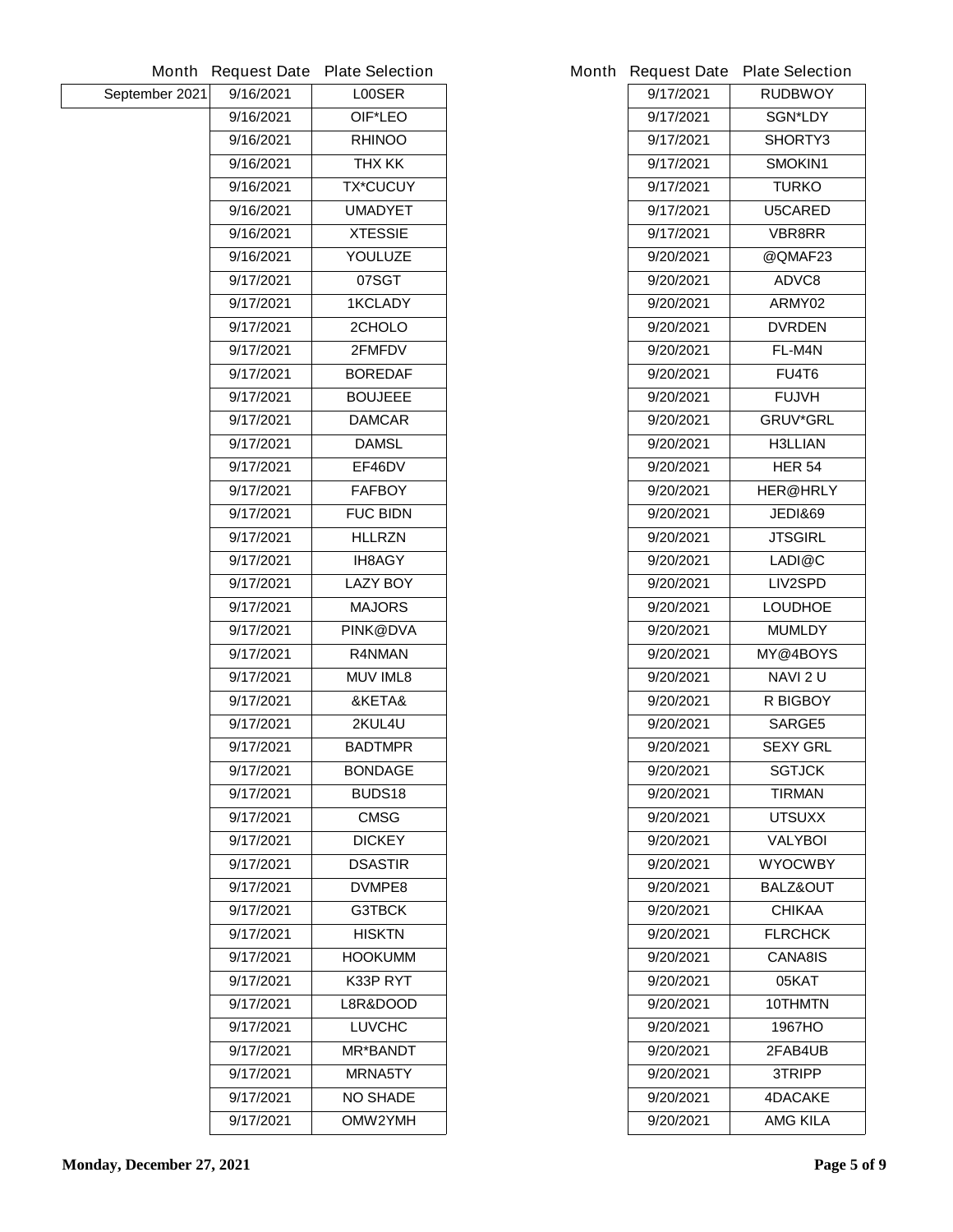|                | <b>Month Request Date</b> | <b>Plate Selection</b> | <b>Month Request Date</b> | <b>Plate Selection</b> |
|----------------|---------------------------|------------------------|---------------------------|------------------------|
| September 2021 | 9/20/2021                 | <b>BADAGS</b>          | 9/21/2021                 | <b>CWBYUP1</b>         |
|                | 9/20/2021                 | <b>BATTERY</b>         | 9/21/2021                 | <b>DMAN7</b>           |
|                | 9/20/2021                 | <b>BLACKY</b>          | 9/21/2021                 | EF JB                  |
|                | 9/20/2021                 | <b>BLKBARB</b>         | 9/21/2021                 | F46                    |
|                | 9/20/2021                 | <b>BOFADZ</b>          | 9/21/2021                 | <b>GASGUY</b>          |
|                | 9/20/2021                 | <b>BUDMASH</b>         | 9/21/2021                 | <b>GASGUYS</b>         |
|                | 9/20/2021                 | <b>CELTC1</b>          | 9/21/2021                 | <b>HOESDV</b>          |
|                | 9/20/2021                 | <b>CITYHIC</b>         | 9/21/2021                 | <b>KRAZGRL</b>         |
|                | 9/20/2021                 | <b>CLTLDR</b>          | 9/21/2021                 | <b>MSS@DIVA</b>        |
|                | 9/20/2021                 | <b>COOKED</b>          | 9/21/2021                 | <b>RICHGRL</b>         |
|                | 9/20/2021                 | <b>DC@WIFEY</b>        | 9/21/2021                 | <b>SUMBSH</b>          |
|                | 9/20/2021                 | <b>DJ*OREO</b>         | 9/21/2021                 | <b>WIDAMKR</b>         |
|                | 9/20/2021                 | <b>EFUJOE</b>          | 9/21/2021                 | 1MV3N0M@               |
|                | 9/20/2021                 | EVIL <sub>2</sub>      | 9/21/2021                 | 2RAWDV                 |
|                | 9/20/2021                 | FERAL 1                | 9/21/2021                 | 88MIKE                 |
|                | 9/20/2021                 | <b>FJB45</b>           | 9/21/2021                 | <b>BAD MAMI</b>        |
|                | 9/20/2021                 | $FJB*46$               | 9/21/2021                 | <b>DUBD</b>            |
|                | 9/20/2021                 | <b>GAL110</b>          | 9/21/2021                 | <b>DV*SGX</b>          |
|                | 9/20/2021                 | <b>HERQLZ</b>          | 9/21/2021                 | <b>DVBAMF</b>          |
|                | 9/20/2021                 | <b>IM4MPD</b>          | 9/21/2021                 | <b>DVENOM</b>          |
|                | 9/20/2021                 | <b>IRSHMX</b>          | 9/21/2021                 | <b>DVVEDO</b>          |
|                | 9/20/2021                 | <b>JAG HYD</b>         | 9/21/2021                 | <b>EMANDV</b>          |
|                | 9/20/2021                 | <b>JUGADOR</b>         | 9/21/2021                 | <b>G*BEASTY</b>        |
|                | 9/20/2021                 | LE CHIC                | 9/21/2021                 | GINGER&6               |
|                | 9/20/2021                 | <b>MONKEY D</b>        | 9/21/2021                 | <b>HID@HMMR</b>        |
|                | 9/20/2021                 | <b>MP MEEP</b>         | 9/21/2021                 | <b>HLLHND</b>          |
|                | 9/20/2021                 | NFAM05                 | 9/21/2021                 | <b>HSTRIA</b>          |
|                | 9/20/2021                 | <b>NUKL*HD</b>         | 9/21/2021                 | <b>L*L MULE</b>        |
|                | 9/20/2021                 | <b>OG VETTE</b>        | 9/21/2021                 | <b>LUDE</b>            |
|                | 9/20/2021                 | <b>OMWTSYH</b>         | 9/21/2021                 | <b>NECIAA</b>          |
|                | 9/20/2021                 | <b>R3D-WNGS</b>        | 9/21/2021                 | <b>NO BRAPP</b>        |
|                | 9/20/2021                 | REBL1                  | 9/21/2021                 | <b>OHEPAYS</b>         |
|                | 9/20/2021                 | SALTY70                | 9/21/2021                 | <b>TWSTD&amp;Z</b>     |
|                | 9/20/2021                 | <b>SMOKES</b>          | 9/22/2021                 | .0Q0OOD0               |
|                | 9/20/2021                 | SPEED67                | 9/22/2021                 | <b>1NYGUY</b>          |
|                | 9/20/2021                 | <b>SXYTIME</b>         | 9/22/2021                 | AGGIE69                |
|                | 9/20/2021                 | <b>TOADZ</b>           | 9/22/2021                 | <b>BLDG*GUY</b>        |
|                | 9/20/2021                 | <b>TROG</b>            | 9/22/2021                 | BOYS3                  |
|                | 9/20/2021                 | <b>WICKD-72</b>        | 9/22/2021                 | <b>CAPTN DV</b>        |
|                | 9/20/2021                 | <b>WKD PISA</b>        | 9/22/2021                 | <b>CPT J</b>           |
|                | 9/20/2021                 | <b>WTFAW</b>           | 9/22/2021                 | <b>DAWGMAN</b>         |
|                | 9/20/2021                 | <b>YNKEEE</b>          | 9/22/2021                 | <b>FUKKER</b>          |
|                | 9/21/2021                 | <b>AYWHEY</b>          | 9/22/2021                 | <b>FVKWAD</b>          |
|                | 9/21/2021                 | <b>BOUJEE1</b>         | 9/22/2021                 | H8RPRF                 |
|                | 9/21/2021                 | <b>CPT@22</b>          | 9/22/2021                 | <b>ICYGIRL</b>         |
|                |                           |                        |                           |                        |

|           | <b>Request Date Plate Selection</b> |
|-----------|-------------------------------------|
| 9/21/2021 | <b>CWBYUP1</b>                      |
| 9/21/2021 | <b>DMAN7</b>                        |
| 9/21/2021 | EF JB                               |
| 9/21/2021 | F46                                 |
| 9/21/2021 | <b>GASGUY</b>                       |
| 9/21/2021 | <b>GASGUYS</b>                      |
| 9/21/2021 | <b>HOESDV</b>                       |
| 9/21/2021 | <b>KRAZGRL</b>                      |
| 9/21/2021 | <b>MSS@DIVA</b>                     |
| 9/21/2021 | <b>RICHGRL</b>                      |
| 9/21/2021 | <b>SUMBSH</b>                       |
| 9/21/2021 | <b>WIDAMKR</b>                      |
| 9/21/2021 | 1MV3N0M@                            |
| 9/21/2021 | 2RAWDV                              |
| 9/21/2021 | 88MIKE                              |
| 9/21/2021 | <b>BAD MAMI</b>                     |
| 9/21/2021 | <b>DUB D</b>                        |
| 9/21/2021 | <b>DV*SGX</b>                       |
| 9/21/2021 | <b>DVBAMF</b>                       |
| 9/21/2021 | <b>DVENOM</b>                       |
| 9/21/2021 | <b>DVVEDO</b>                       |
| 9/21/2021 | <b>EMANDV</b>                       |
| 9/21/2021 | <b>G*BEASTY</b>                     |
| 9/21/2021 | <b>GINGER&amp;6</b>                 |
| 9/21/2021 | <b>HID@HMMR</b>                     |
| 9/21/2021 | <b>HLLHND</b>                       |
| 9/21/2021 | <b>HSTRIA</b>                       |
| 9/21/2021 | <b>L*L MULE</b>                     |
| 9/21/2021 | <b>LUDE</b>                         |
| 9/21/2021 | NECIAA                              |
| 9/21/2021 | NO BRAPP.                           |
| 9/21/2021 | <b>OHEPAYS</b>                      |
| 9/21/2021 | TWSTD&Z                             |
| 9/22/2021 | .0Q0OOD0                            |
| 9/22/2021 | <b>1NYGUY</b>                       |
| 9/22/2021 | AGGIE69                             |
| 9/22/2021 | <b>BLDG*GUY</b>                     |
| 9/22/2021 | <b>BOYS3</b>                        |
| 9/22/2021 | CAPTN DV                            |
| 9/22/2021 | CPT J                               |
| 9/22/2021 | DAWGMAN                             |
| 9/22/2021 | <b>FUKKER</b>                       |
| 9/22/2021 | <b>FVKWAD</b>                       |
| 9/22/2021 | <b>H8RPRF</b>                       |
| 9/22/2021 | <b>ICYGIRL</b>                      |
|           |                                     |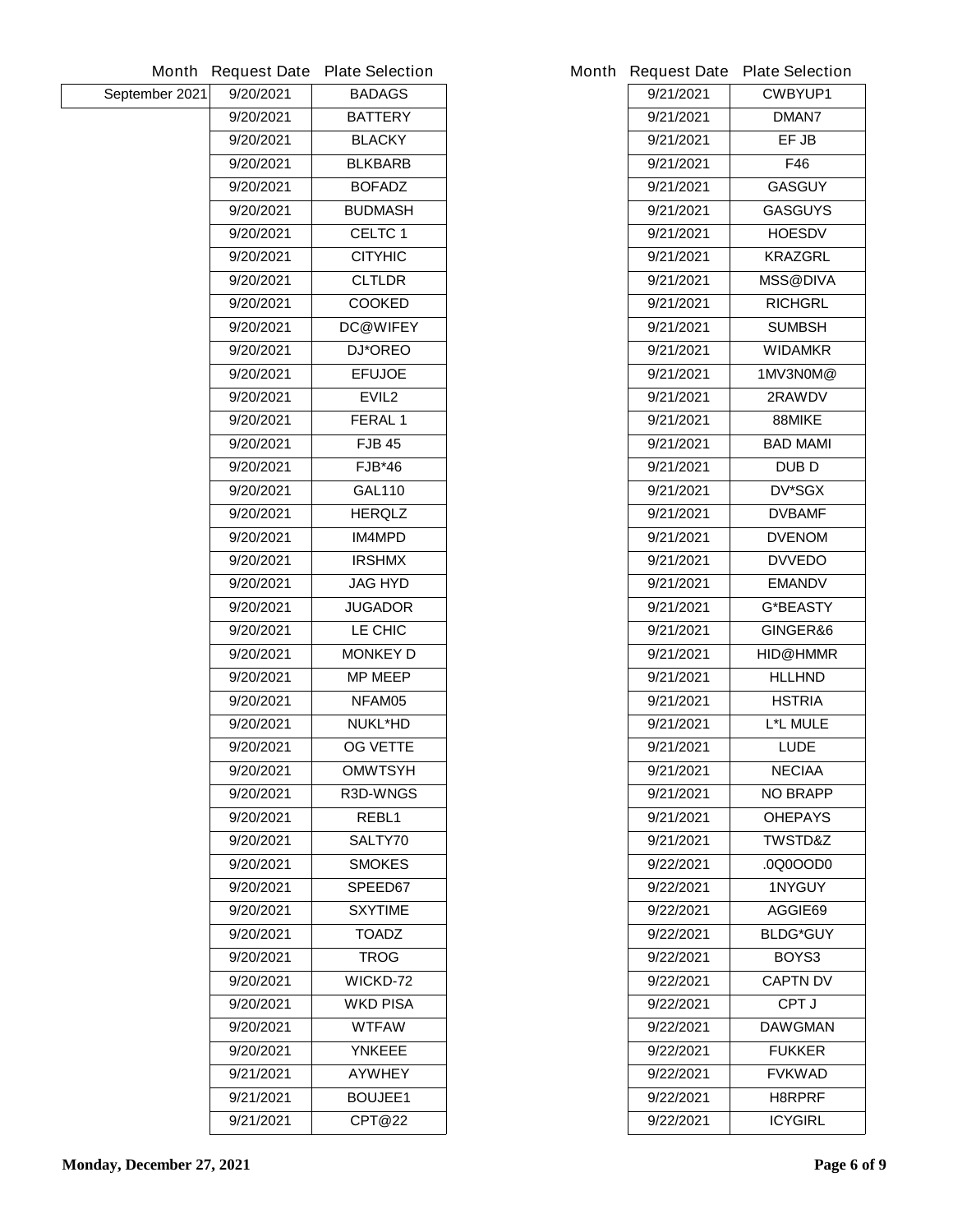|                |           | Month Request Date Plate Selection | <b>Month Request Date</b> | <b>Plate Selection</b> |
|----------------|-----------|------------------------------------|---------------------------|------------------------|
| September 2021 | 9/22/2021 | M@M4B0YS                           | 9/23/2021                 | <b>STROKR*T</b>        |
|                | 9/22/2021 | <b>MYDVL</b>                       | 9/23/2021                 | <b>TNA56</b>           |
|                | 9/22/2021 | 2BUCU                              | 9/23/2021                 | <b>UANOYME</b>         |
|                | 9/22/2021 | 392@MAMI                           | 9/24/2021                 | <b>ASHHOL</b>          |
|                | 9/22/2021 | <b>B4DFSH</b>                      | 9/24/2021                 | <b>BATPMAN</b>         |
|                | 9/22/2021 | <b>BAACK</b>                       | 9/24/2021                 | <b>BLKGEN</b>          |
|                | 9/22/2021 | <b>BSFRN</b>                       | 9/24/2021                 | <b>BUJII</b>           |
|                | 9/22/2021 | <b>CHEAT-UM</b>                    | 9/24/2021                 | <b>CAR@WHOR</b>        |
|                | 9/22/2021 | <b>CRUSH19</b>                     | 9/24/2021                 | <b>CWBYZ</b>           |
|                | 9/22/2021 | EL&REBEL                           | 9/24/2021                 | <b>NOT HIS2</b>        |
|                | 9/22/2021 | <b>EVILNOR</b>                     | 9/24/2021                 | <b>TXN GURL</b>        |
|                | 9/22/2021 | <b>FURY&amp;13</b>                 | 9/24/2021                 | USMC01                 |
|                | 9/22/2021 | ICES <sub>1</sub>                  | 9/24/2021                 | <b>WELL EFF</b>        |
|                | 9/22/2021 | <b>JAX@JP</b>                      | 9/24/2021                 | <b>DV AFU</b>          |
|                | 9/22/2021 | <b>KJDUDD</b>                      | 9/24/2021                 | @RT&BRKR               |
|                | 9/22/2021 | <b>LIL*HORS</b>                    | 9/24/2021                 | 0 RACISM               |
|                | 9/22/2021 | <b>OWNED U</b>                     | 9/24/2021                 | 2SINFUL                |
|                | 9/22/2021 | <b>RAYSGT</b>                      | 9/24/2021                 | <b>3LKPNTR</b>         |
|                | 9/22/2021 | <b>STOP ME</b>                     | 9/24/2021                 | 69 ELKY                |
|                | 9/23/2021 | 67AF68                             | 9/24/2021                 | <b>B1AZE</b>           |
|                | 9/23/2021 | <b>BIDEN SU</b>                    | 9/24/2021                 | <b>BAD BIA</b>         |
|                | 9/23/2021 | <b>BOOJEE@B</b>                    | 9/24/2021                 | <b>BMWTF</b>           |
|                | 9/23/2021 | <b>BOOMAN1</b>                     | 9/24/2021                 | DOP3ZT                 |
|                | 9/23/2021 | <b>CATMAN2</b>                     | 9/24/2021                 | <b>EN6LISH</b>         |
|                | 9/23/2021 | <b>CHGOBOY</b>                     | 9/24/2021                 | <b>GLDATR 1</b>        |
|                | 9/23/2021 | <b>CHGOGRL</b>                     | 9/24/2021                 | <b>GTBZZZ</b>          |
|                | 9/23/2021 | F YA                               | 9/24/2021                 | <b>HAGGRRD</b>         |
|                | 9/23/2021 | <b>LTLBRAT</b>                     | 9/24/2021                 | <b>HAILD</b>           |
|                | 9/23/2021 | <b>MILF@LYF</b>                    | 9/24/2021                 | 1096B                  |
|                | 9/23/2021 | <b>SXY@GIRL</b>                    | 9/24/2021                 | <b>IRNM4DN</b>         |
|                | 9/23/2021 | <b>TOX11CO</b>                     | 9/24/2021                 | <b>JOLYRGR</b>         |
|                | 9/23/2021 | <b>WASHIT</b>                      | 9/24/2021                 | <b>JPBCH</b>           |
|                | 9/23/2021 | <b>YOU SUCK</b>                    | 9/24/2021                 | <b>JTFO</b>            |
|                | 9/23/2021 | 3M3*0G69                           | 9/24/2021                 | <b>LTCAVS</b>          |
|                | 9/23/2021 | <b>MOOF</b>                        | 9/24/2021                 | <b>MU3RTOS</b>         |
|                | 9/23/2021 | 88BB88                             | 9/24/2021                 | NAIV1@                 |
|                | 9/23/2021 | <b>DDNCHRG</b>                     | 9/24/2021                 | <b>NASTY2</b>          |
|                | 9/23/2021 | <b>DHUSTLE</b>                     | 9/24/2021                 | <b>REALFB</b>          |
|                | 9/23/2021 | <b>DVSSR6</b>                      | 9/24/2021                 | <b>ROGUEVT</b>         |
|                | 9/23/2021 | <b>GTFB</b>                        | 9/24/2021                 | <b>SGR MMA</b>         |
|                | 9/23/2021 | <b>HITTIN</b>                      | 9/24/2021                 | <b>WMWVWVM</b>         |
|                | 9/23/2021 | <b>IZ DAT A</b>                    | 9/27/2021                 | <b>AFD 2013</b>        |
|                | 9/23/2021 | MS LEO 1                           | 9/27/2021                 | <b>AJDV 075</b>        |
|                | 9/23/2021 | <b>OILSUX</b>                      | 9/27/2021                 | <b>CPNJ</b>            |
|                | 9/23/2021 | <b>RUSSO</b>                       | 9/27/2021                 | <b>DATBOYT</b>         |
|                |           |                                    |                           |                        |

|           | <b>Request Date Plate Selection</b> |
|-----------|-------------------------------------|
| 9/23/2021 | STROKR*T                            |
| 9/23/2021 | TNA56                               |
| 9/23/2021 | <b>UANOYME</b>                      |
| 9/24/2021 | <b>ASHHOL</b>                       |
| 9/24/2021 | <b>BATPMAN</b>                      |
| 9/24/2021 | <b>BLKGEN</b>                       |
| 9/24/2021 | <b>BUJII</b>                        |
| 9/24/2021 | <b>CAR@WHOR</b>                     |
| 9/24/2021 | CWBYZ                               |
| 9/24/2021 | NOT HIS2                            |
| 9/24/2021 | TXN GURL                            |
| 9/24/2021 | <b>USMC01</b>                       |
| 9/24/2021 | WELL EFF                            |
| 9/24/2021 | <b>DV AFU</b>                       |
| 9/24/2021 | @RT&BRKR                            |
| 9/24/2021 | 0 RACISM                            |
| 9/24/2021 | <b>2SINFUL</b>                      |
| 9/24/2021 | <b>3LKPNTR</b>                      |
| 9/24/2021 | 69 ELKY                             |
| 9/24/2021 | <b>B1AZE</b>                        |
| 9/24/2021 | <b>BAD BIA</b>                      |
| 9/24/2021 | <b>BMWTF</b>                        |
| 9/24/2021 | DOP3ZT                              |
| 9/24/2021 | <b>EN6LISH</b>                      |
| 9/24/2021 | <b>GLDATR 1</b>                     |
| 9/24/2021 | <b>GTBZZZ</b>                       |
| 9/24/2021 | <b>HAGGRRD</b>                      |
| 9/24/2021 | HAIL D                              |
| 9/24/2021 | 1096B                               |
| 9/24/2021 | IRNM4DN                             |
| 9/24/2021 | <b>JOLYRGR</b>                      |
| 9/24/2021 | <b>JPBCH</b>                        |
| 9/24/2021 | JTFO                                |
| 9/24/2021 | <b>LTCAVS</b>                       |
| 9/24/2021 | <b>MU3RTOS</b>                      |
| 9/24/2021 | NAIV1@                              |
| 9/24/2021 | NASTY2                              |
| 9/24/2021 | <b>REALFB</b>                       |
| 9/24/2021 | <b>ROGUEVT</b>                      |
| 9/24/2021 | SGR MMA                             |
| 9/24/2021 | WMWVWVM                             |
| 9/27/2021 | <b>AFD 2013</b>                     |
| 9/27/2021 | <b>AJDV 075</b>                     |
| 9/27/2021 | <b>CPNJ</b>                         |
| 9/27/2021 | <b>DATBOYT</b>                      |
|           |                                     |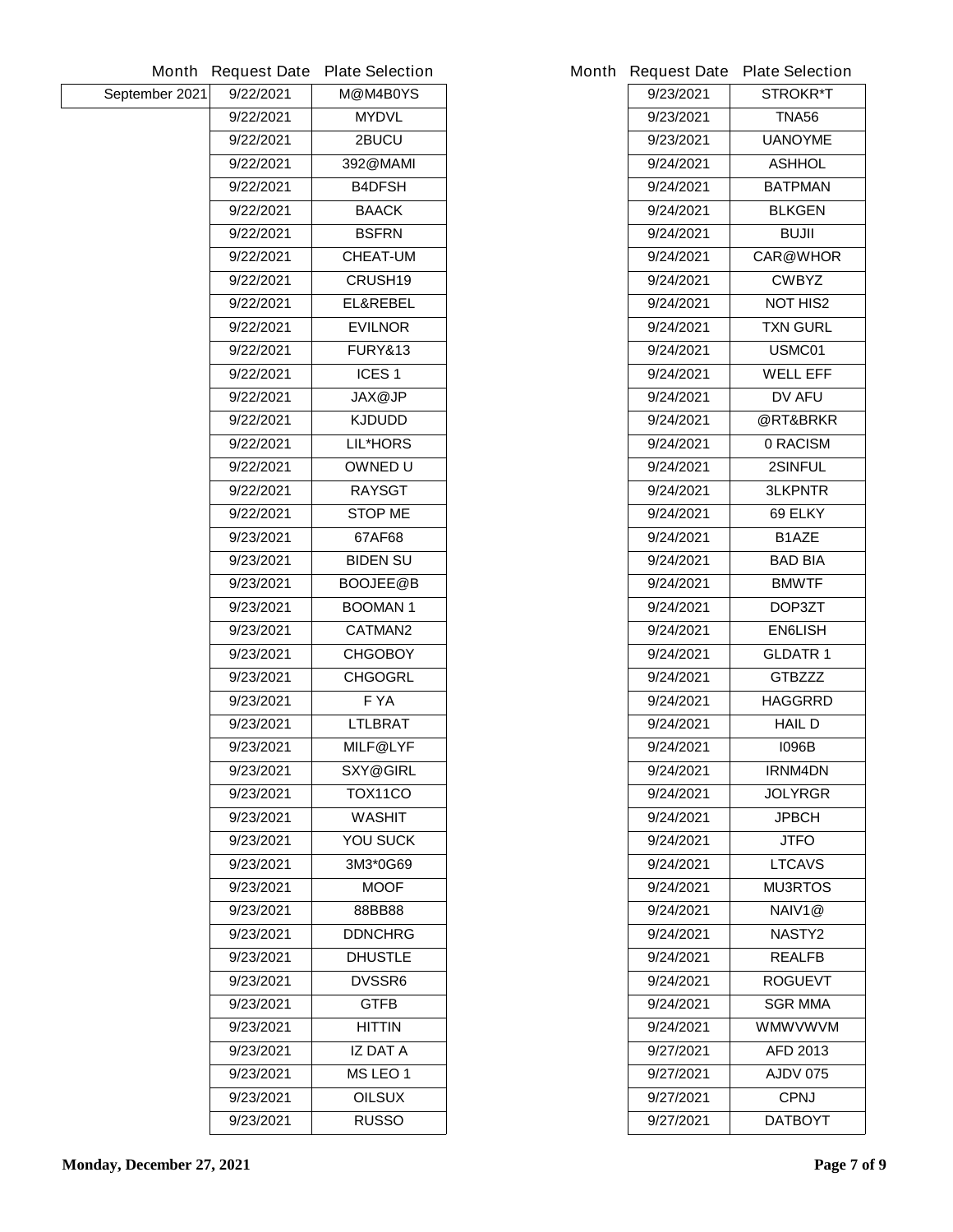| Month          | <b>Request Date</b> | <b>Plate Selection</b> |
|----------------|---------------------|------------------------|
| September 2021 | 9/27/2021           | <b>DISNUTZ</b>         |
|                | 9/27/2021           | <b>FKN*RPTR</b>        |
|                | 9/27/2021           | <b>FUK ARND</b>        |
|                | 9/27/2021           | <b>GRK*TEXN</b>        |
|                | 9/27/2021           | HAT3D                  |
|                | 9/27/2021           | <b>HAWGLEG</b>         |
|                | 9/27/2021           | <b>HIS&amp;CADY</b>    |
|                | 9/27/2021           | <b>HLLFYR</b>          |
|                | 9/27/2021           | <b>I@2HACKU</b>        |
|                | 9/27/2021           | <b>IBRACN2</b>         |
|                | 9/27/2021           | <b>ISLGRL</b>          |
|                | 9/27/2021           | J3 BEAST               |
|                | 9/27/2021           | <b>JEEPGNG</b>         |
|                | 9/27/2021           | <b>KUMMIES</b>         |
|                | 9/27/2021           | LNZ@DVD                |
|                | 9/27/2021           | <b>LWDVLDG</b>         |
|                | 9/27/2021           | <b>NVYGAL</b>          |
|                | 9/27/2021           | <b>SGTHAM</b>          |
|                | 9/27/2021           | SH3 W1LL               |
|                | 9/27/2021           | USMC30                 |
|                | 9/27/2021           | <b>VAGDOC</b>          |
|                | 9/27/2021           | <b>WTCHYWM</b>         |
|                | 9/27/2021           | <b>GRLBOS</b>          |
|                | 9/27/2021           | <b>COL*MAN</b>         |
|                | 9/27/2021           | <b>%DVPTSD</b>         |
|                | 9/27/2021           | @KEEFER@               |
|                | 9/27/2021           | <b>2SASSEE</b>         |
|                | 9/27/2021           | 321CYA                 |
|                | 9/27/2021           | 69M1&351               |
|                | 9/27/2021           | <b>B@DDESS</b>         |
|                | 9/27/2021           | <b>BEEAZT</b>          |
|                | 9/27/2021           | <b>BLK PREZ</b>        |
|                | 9/27/2021           | <b>BOMBS</b>           |
|                | 9/27/2021           | <b>BRST@DOC</b>        |
|                | 9/27/2021           | <b>D*BOOGIE</b>        |
|                | 9/27/2021           | <b>DA@MULE</b>         |
|                | 9/27/2021           | <b>DG WIFEY</b>        |
|                | 9/27/2021           | DV82AB                 |
|                | 9/27/2021           | <b>DVDGAF</b>          |
|                | 9/27/2021           | <b>DVVNDL</b>          |
|                | 9/27/2021           | <b>F1FITTY</b>         |
|                | 9/27/2021           | G*REAPR                |
|                | 9/27/2021           | <b>ISORE</b>           |
|                | 9/27/2021           | <b>JACHN</b>           |
|                | 9/27/2021           | <b>JP4REST</b>         |
|                |                     |                        |

|           | Month Request Date Plate Selection |
|-----------|------------------------------------|
| 9/27/2021 | K3LLZZ                             |
| 9/27/2021 | <b>MLF@BOSS</b>                    |
| 9/27/2021 | <b>PSY@SQRL</b>                    |
| 9/27/2021 | <b>PUTOOO</b>                      |
| 9/27/2021 | <b>REBEL82</b>                     |
| 9/27/2021 | <b>REEFERS</b>                     |
| 9/27/2021 | <b>S1C EM11</b>                    |
| 9/27/2021 | <b>SMOKSHW</b>                     |
| 9/27/2021 | <b>TECH*NRD</b>                    |
| 9/27/2021 | <b>THXSNOW</b>                     |
| 9/27/2021 | <b>VICHOTA</b>                     |
| 9/28/2021 | 5DV5VF                             |
| 9/28/2021 | ARMY76                             |
| 9/28/2021 | <b>D VINSON</b>                    |
| 9/28/2021 | <b>DNSGRL</b>                      |
| 9/28/2021 | <b>HE11 YEA</b>                    |
| 9/28/2021 | LIC2KLL                            |
| 9/28/2021 | MARC69                             |
| 9/28/2021 | <b>MDDYGRL</b>                     |
| 9/28/2021 | NAVY-CPO                           |
| 9/28/2021 | <b>NEWMAN</b>                      |
| 9/28/2021 | <b>OH*BOYE</b>                     |
| 9/28/2021 | SANMAN7                            |
| 9/28/2021 | 1 OJO                              |
| 9/28/2021 | <b>5IVE-0</b>                      |
| 9/28/2021 | A* BRAT                            |
| 9/28/2021 | <b>BBYARM</b>                      |
| 9/28/2021 | <b>BOSS2U</b>                      |
| 9/28/2021 | <b>FLAM-R</b>                      |
| 9/28/2021 | <b>GRUNT3</b>                      |
| 9/28/2021 | <b>RJNBULL</b>                     |
| 9/28/2021 | <b>SKINFUL</b>                     |
| 9/28/2021 | <b>SPCLOP1</b>                     |
| 9/28/2021 | SUGONDZ                            |
| 9/28/2021 | TOPDWN                             |
| 9/28/2021 | <b>WARP M</b>                      |
| 9/29/2021 | <b>B1K*WDW</b>                     |
| 9/29/2021 | <b>CAPTROB</b>                     |
| 9/29/2021 | <b>CPTDVM</b>                      |
| 9/29/2021 | <b>D&amp;CWBYZ</b>                 |
| 9/29/2021 | <b>DVBMN1</b>                      |
| 9/29/2021 | <b>DVQUIZ</b>                      |
| 9/29/2021 | <b>HUZTLR</b>                      |
| 9/29/2021 | JAY MF Z                           |
| 9/29/2021 | KT@BTCH                            |